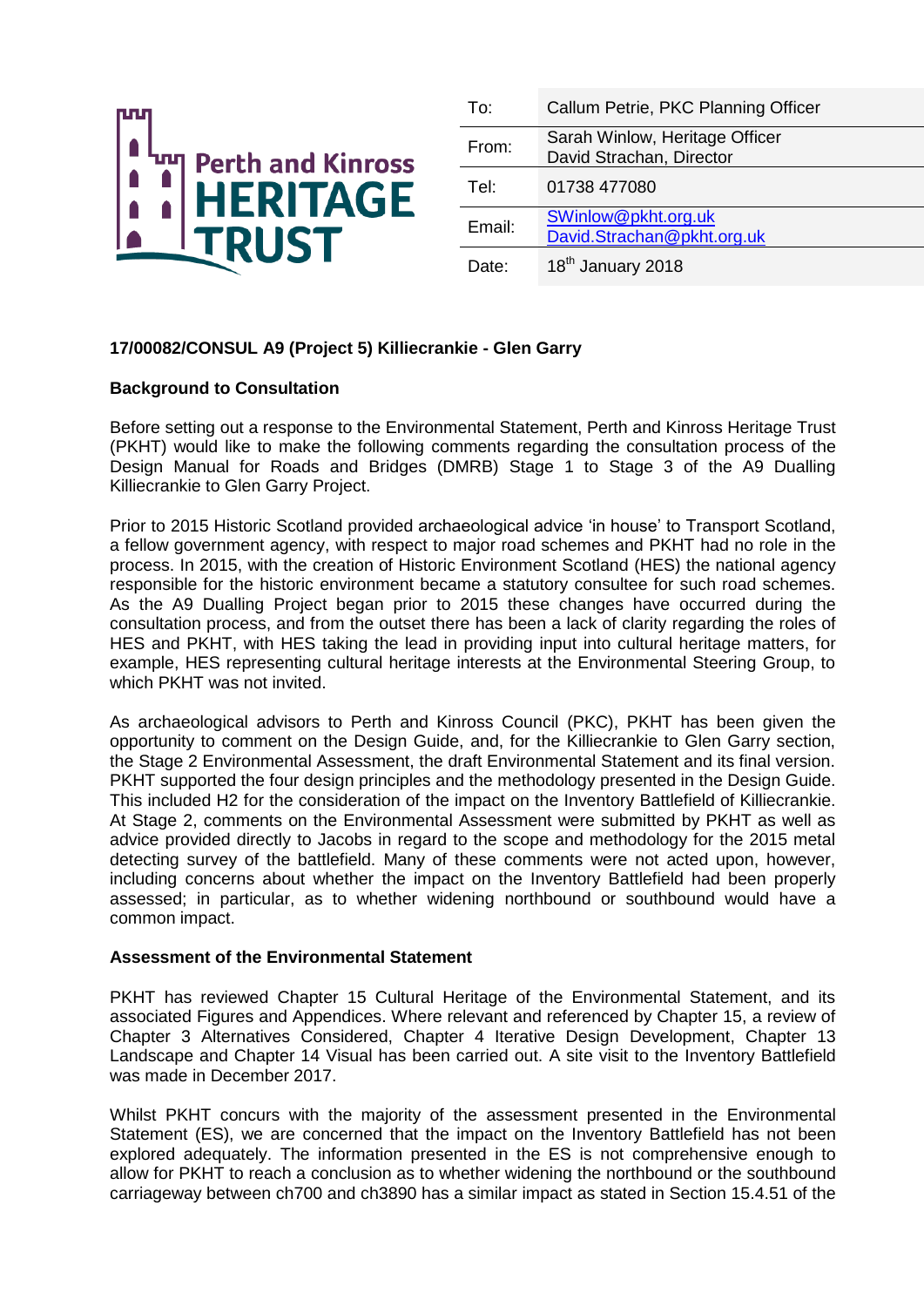ES. Further, the ES does not demonstrate how the new road infrastructure has been kept to a minimum within the Inventory Battlefield to reduce its impact.

On these grounds, PKHT raises **an objection** to the proposed scheme between Killiecrankie and Aldclune (ch700 to ch3890) as set out in the A9 Trunk Road (Killiecrankie to Glen Garry) Order 201. In order to resolve this objection and improve outcomes for heritage assets affected, four recommendations plus comments on the ES are provided below:

# **Recommendations**

- 1) An additional assessment of the Inventory Battlefield is required to establish the impact on its special qualities and key landscape characteristics and to enable an unequivocal comparison of the impact of widening the northbound or the southbound carriageway in this area. This could include topographical survey, visual impact assessment and additional metal detecting and geophysical survey. Scope should be provided for the trial investigation of significant discoveries.
- 2) An addendum to the ES is required to include the results of additional assessment and to demonstrate how the impact of road infrastructure has been kept to a minimum within the Inventory Battlefield.
- 3) A commitment to the production of a Battlefield Conservation Plan for Killiecrankie. Baseline data presented in the ES, any further assessment and subsequent archaeological work should feed into a Battlefield Conservation Plan to ensure Mitigation Item P05-CH15 is achieved in partnership with the local community, HES, the National Trust for Scotland and PKHT.
- 4) Section 15.5.17 of the ES states PKHT will carry out a curatorial role in approving for archaeological work. PKHT has not been approached by Transport Scotland regarding any agreement or arrangements to fund this work. This situation requires resolving and formalising appropriately.

# **Comments on the Environmental Statement**

### *15.2.3 Value of Category C Listed Buildings*

PKHT continues to question the assessing of C listed buildings as of low value. At Stage 2, this was queried as C listed buildings are considered to be of a higher value that other assets in this category (e.g. modern buildings, very common archaeological sites). An example from the ES would be the Allt Andeir Bridge, a well preserved Wade Bridge that is classed as of low value yet the military road that it carries over the Allt Andeir burn is classed as of medium value.

### *15.2.5 Lack of visual impact assessment for the Inventory Battlefield*

Chapter 14 has considered the visual impact on current settlements within the battlefield. Visual impact on the key landscape characteristics and special qualities of the battlefield has not been assessed.

### *15.2.9 DMRB Stage 3 assessment of potential impacts on the Inventory Battlefield*

The ES states 'mitigation was developed that sought to avoid impacts altogether' but does not expand on this basic statement other than giving two short examples. If Design Principle H1 for avoidance has been followed, it would be useful to show how for each element of new road infrastructure the impact on the Inventory Battlefield has been considered.

### *15.2.10 – 11 Limitations to the assessment*

PKHT considers the assessment of the Inventory Battlefield within the 200m study area to have had limitations that are not discussed in the ES: the lack of topographical study of battlefield terrain; the partial coverage of geophysical survey; and the inconsistency of the methodology of the metal detecting survey. It is understood that the application of DMRB in Scotland does not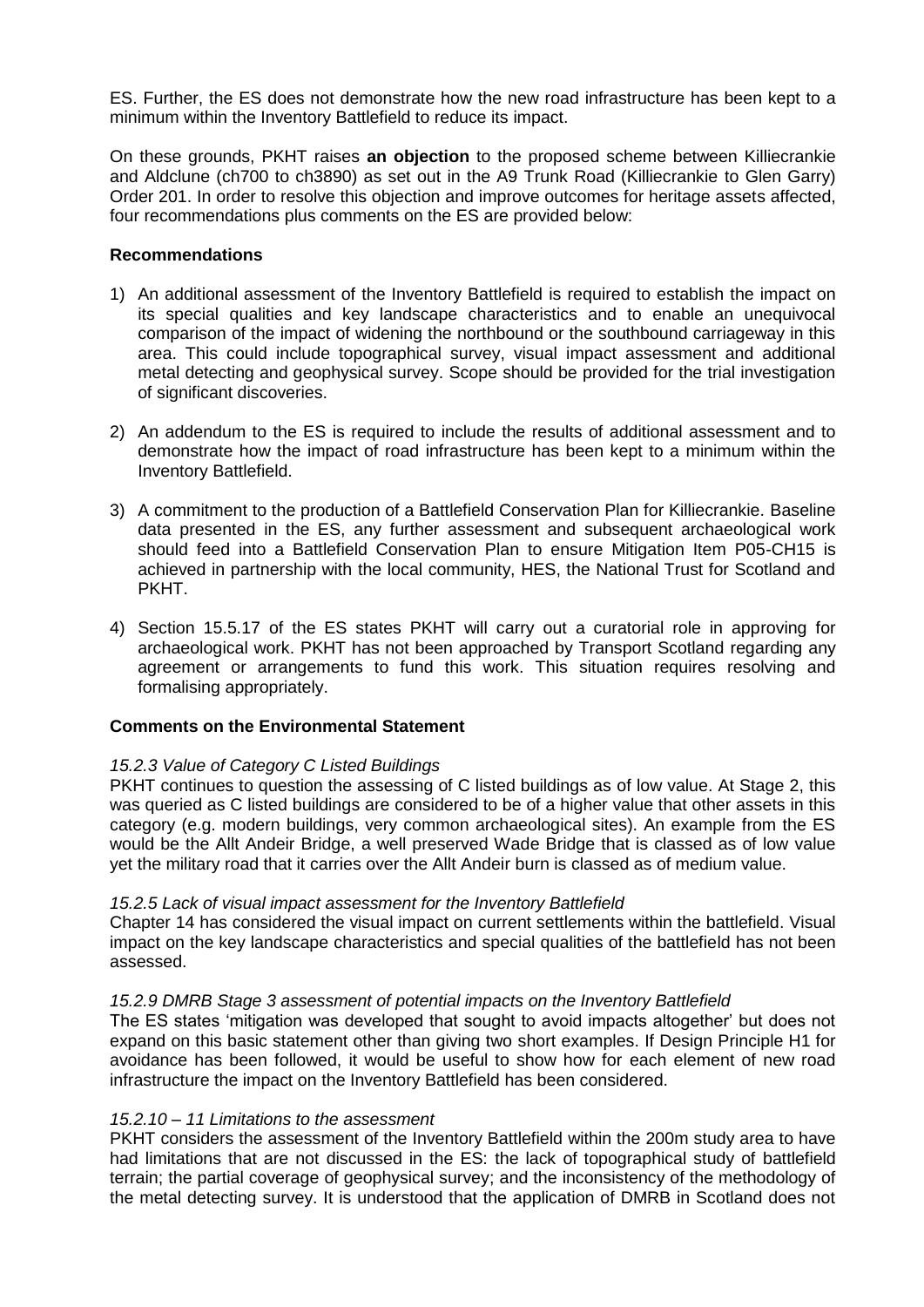afford intrusive archaeological investigation at Stage 3 however given the significance of the battlefield, and that the geophysical survey suggests the possibility of grave-pits, it is suggested there was a strong case for investigating such discoveries at Stage 3 to inform decision making.

# *15.3.4 – 15.3.13 Assessment of value of Archaeological Remains*

There are discrepancies between the values assigned in the ES and Appendix 15.1 Cultural Heritage Baseline Information, for example, heritage asset 344 Roan Ruairridh Redoubt is given a low value in the ES, but medium value in the summary section of the Appendix. The situation is reversed for heritage asset 346 Croftcarnoch Redoubt with a medium value given in the ES and a low value given in the summary section of the Appendix.

## *15.3.14 / Fig 15.3 Areas of potential unknown archaeological remains*

The 200m study area on Figure 15.3 has been colour-coded as having 'high' or 'low' potential for the presence of unknown archaeological remains. This includes a blanket approach to categorising areas of woodland as of low potential, including within the Inventory Battlefield, where archaeological remains associated with the battle are likely to be present. To accurately assess archaeological potential, it is suggested the characteristics of each parcel of land are considered (e.g. topography, historic landuse, current landuse, type of archaeology that may be encountered). The ES does not present such supporting information.

## *15.3.15 – 15.3.25 Assessment of value of Historic Buildings*

Heritage asset 484 Old Bridge over Allt Andeir is assessed as of low value. PKHT disagrees with this assessment – see comments above (15.2.3).

# *15.3.26 – 15.3.44 Assessment of value of Battlefield of Killiecrankie*

There are six issues with this section:

- 1) The metal detecting survey identified two concentrations of finds to the north of the A9 and the ES suggests these concentrations confirms 'the documentary evidence that the main body of fighting associated with the battle took place at these locations'. However the metal detecting survey was not uniform in its approach – a number of fields within the area recognised as the core area of the battlefield were not surveyed and the methodology employed was not uniform across the areas that were surveyed. These limitations are not discussed in the ES.
- 2) Geophysical surveys were carried out in 5 parcels (fields) of the battlefield. This included the fields to the south of the A9 between at Balchroic (Parcel 3) where the archaeological geophysicist interpreted a series of pits as possible burial pits associated with the battle. This interpretation is not explored adequately in the ES with no mention of the pits as possible graves in either the ES or Appendix 15.1. As per comments under 15.2.10-11, such potentially significant discoveries should have been investigated by archaeological excavation.
- 3) The site of Roan Ruairrdh and its locality (now the site of Urrard House and steading) is recognised in the ES as likely to have seen significant close range combat. The Battlefield Inventory states there is the potential for human remains to survive within this area. The ES does not discuss the potential for discovery and disturbance of human remains and this is considered a significant omission. Further much of this area has been classed as of 'low archaeological potential' (Figure 15.3) due to its current land use.
- 4) It would be useful to have topographic survey data illustrating the terrain of the battlefield including the extent of the key landscape characteristic of the terraces of the southern slopes of Creag Eallaich. The geophysical survey report notes in passing terraces to the south of the A9 but the exact location of the terraces (both to the north and south of the A9) is not clear from the ES (e.g. they are presented with a generalised stipple on Figure 15.4). It is not clear from the ES what key landscape characteristics will be removed by the scheme proposed.
- 5) The site of Lagnabuaig (to the north of Tomb Clavers) is included in the Battlefield Inventory as a settlement that may have existed during the battle. It is not considered adequately by the ES.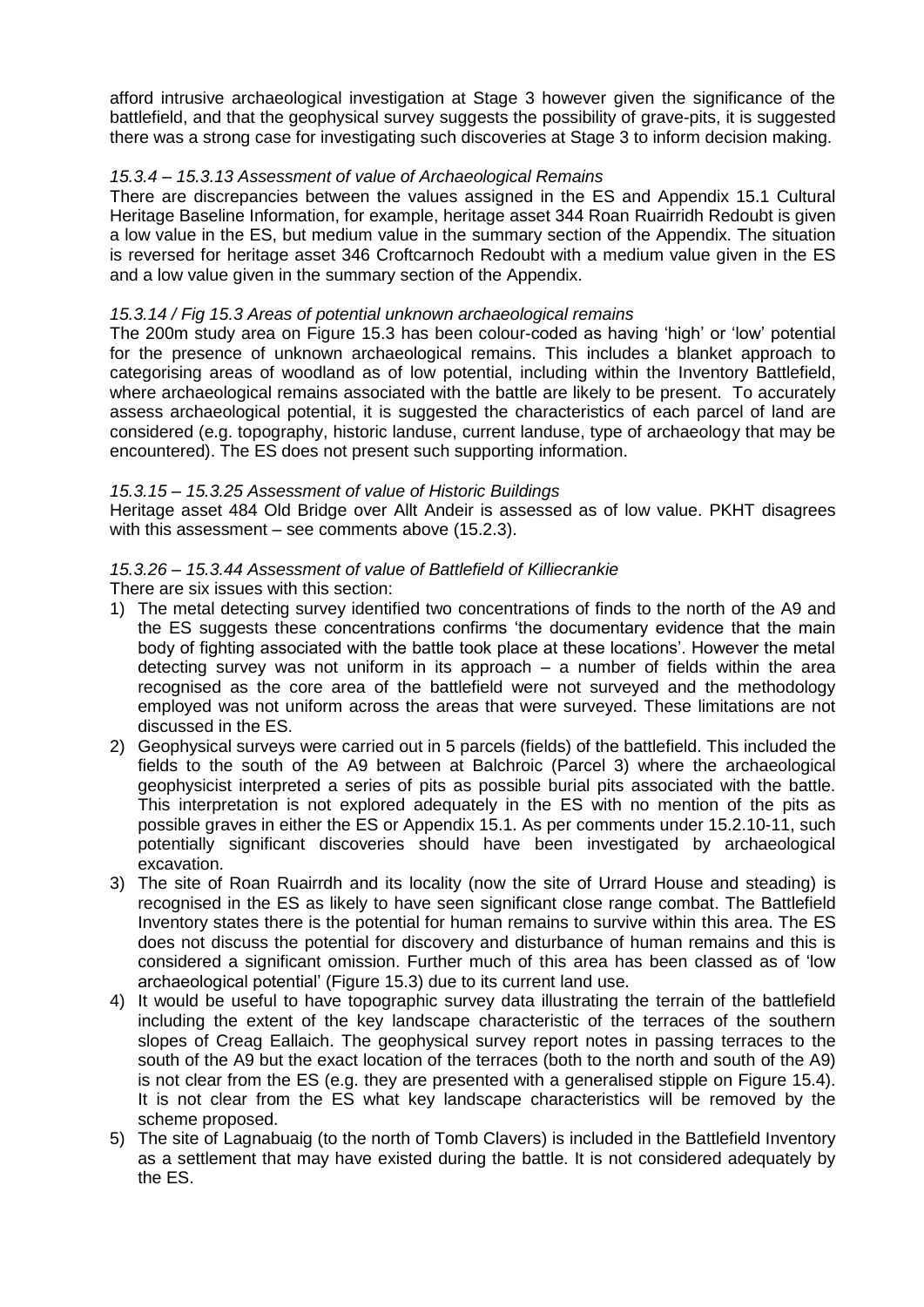6) There appears to be a discrepancy with assigning of values for the special qualities and the key landscape characteristics that make up the Inventory Battlefield. In section 15.4.14, the ES states special qualities and key landscape characteristics are assigned a high value yet the same sites (e.g. Assets 344 and 346 discussed above) are assigned low and medium values elsewhere in the ES.

## *15.4 Potential Impacts - General*

Whilst in agreement with the assessment of the majority of potential impacts both during construction and operation, PKHT has concerns that the iterative design process has not fully taken the Inventory Battlefield into account. Section 4.1.4 of Chapter 4 Iterative Design Development includes 'Cultural Heritage Assets' as one of a suite of Key Environmental Constraints and certain measures are given, for example, the need for a sensitive design for the new Essangal Bridge. Yet the rationale for the location of SuDS, a layby, haulage routes, earthworks and service roads within the Inventory Battlefield is not discussed in detail with the result it is unclear as to whether PKHT's Stage 2 recommendation to keep ground breaking works to a minimum in the Inventory Battlefield has been taken into account. It is disappointing to note that the designation of the battlefield, and what this designation means, is not mentioned in Chapter 4 (e.g. compare with the weight given to the River Tay SAC designation).

The former settlement of Lagnabuaig is missing from consideration in 15.4 and Appendix 15.1.

## *15.4.13 Potential impact on Urrard House Walled Garden (Asset 343)*

PKHT does not agree with the assessment of impact magnitude and significance on this Blisted structure. Its setting, already adversely affected by its proximity to the A9, will be further impaired.

## *15.4.15 / 15.4.36 Potential impact on Inventory Battlefield key landscape characteristics*

The two cross-sections provided in Chapter 13 do not provide enough detail to assess impact on battlefield terrain. See point 4) above in comments relating to 15.3.26-44.

## *15.4.24 / 15.4.45-46 Potential impact on terraces to the south of Mains of Orchil and the level ground to the south of the A9*

Contrary to the ES, the geophysical report notes terraces to the south of the A9. Lack of topographical survey to locate the key landscape characteristics means the impact on the battlefield terrain cannot be assessed. See point 4) above in comments relating to 15.3.26-44.

# *15.4.51 Overall potential impacts on the Inventory Battlefield*

The Stage 2 Environmental Assessment and the ES have not demonstrated whether widening the northbound carriageway would have the same impact as widening the southbound carriageway. There is nothing in Chapter 3 Alternatives Considered that refers specifically to the Inventory Battlefield other than it was an environmental constraint that was 'considered'. No detail is provided on how it was considered.

### *15.4.53 Impact on the amenity value of the Inventory Battlefield*

PKHT disagrees with the statement that the amenity value of the battlefield will not be affected. Temporary noise and visual intrusion during construction and the increased infrastructure that results from dualling, for example at Tomb Clavers, will detract from the amenity value of the battlefield.

### *15.5.3 – 4 Embedded Mitigation*

Comments above address the lack of clarity as to how the proposed scheme has sought to avoid impact through design on the Inventory Battlefield. Further the proposals presented in this section for control of planting and opening up of views across the battlefield do not appear to be supported by Figures 13.5a-c, where replacement and new woodland is proposed e.g. to the north of Urrard Steading, to the north east of Urrard House and around the SuDS at ch1700.